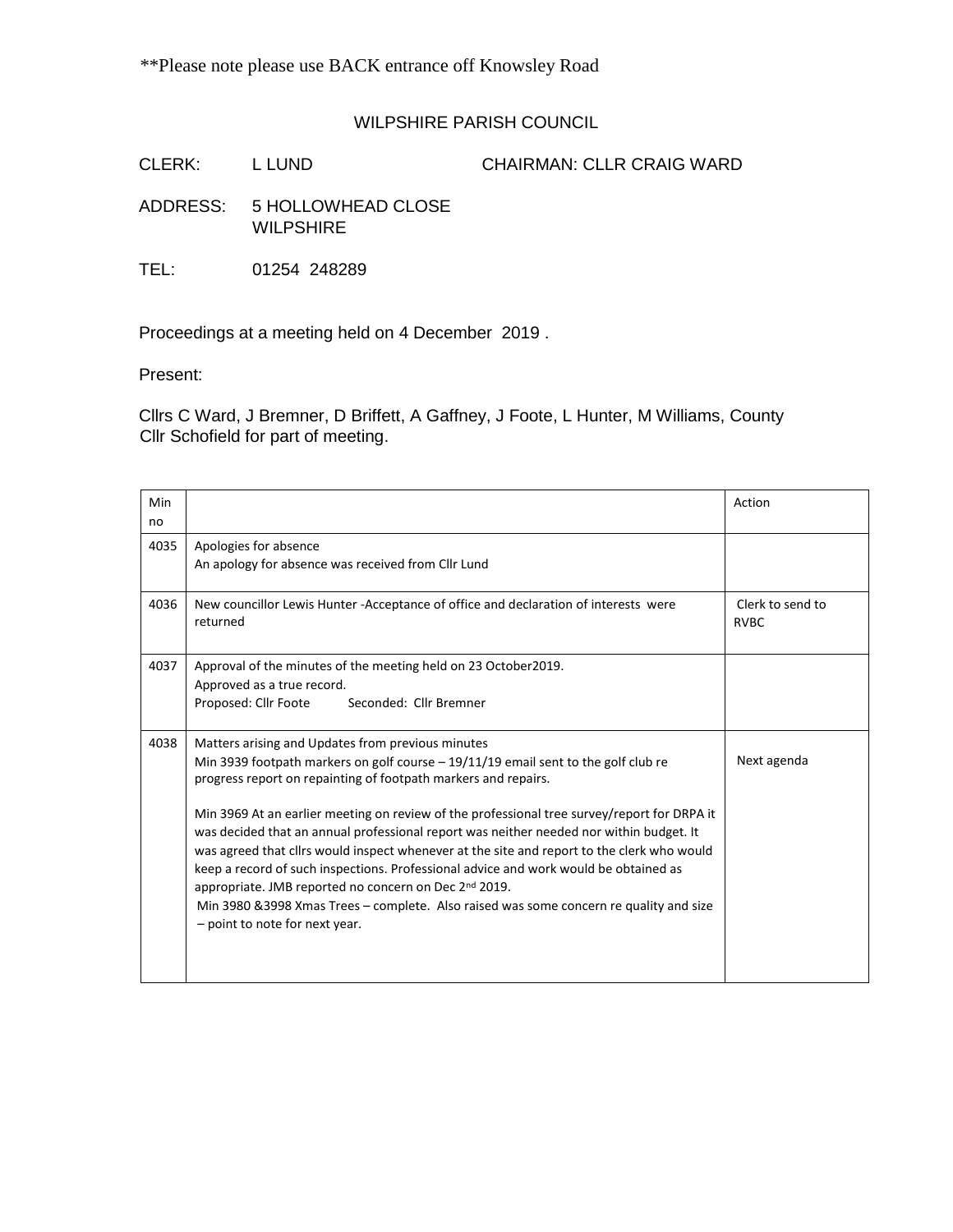| Min 3987 Wilpshire Triangle - quotation requested from Longsight Nurseries - not arrived<br>as yet. Holden Clough to also be contacted.                                                                                                                                                                                                                                                                                                                                                   | Next Agenda                      |
|-------------------------------------------------------------------------------------------------------------------------------------------------------------------------------------------------------------------------------------------------------------------------------------------------------------------------------------------------------------------------------------------------------------------------------------------------------------------------------------------|----------------------------------|
| Min 3992 - Strimming back of Beaver Close - is this complete?                                                                                                                                                                                                                                                                                                                                                                                                                             |                                  |
| Min 3999 Blocked drains, Whalley Road - a reply from the Chief Executive, LCC the reply<br>indicated that the drains and gullies had been jetted and cleansed several times and that on<br>the next visit they would assess the highway drainage system in the area to see if there<br>were any blockages - some works had been done and also the area near to The Knolle<br>seemed to be dry. Would have to wait until a downpour to monitor the repairs to see if it<br>was sorted out. | Monitor                          |
| Min 4001 - Weeds by kerb on highway - 20/11/19 RVBC done what they could in respect of<br>the weed spraying but due to the bad weather haven't been able to do all of them. This<br>was noted by the Council                                                                                                                                                                                                                                                                              |                                  |
| Planning Application 3/2019/0671 - 4 new build holiday lets at Dewhurst Farm this went to<br>the Planning and Development Committee - Cllr Gaffney attended Planning and<br>Development Committee to speak in public participation. This was noted by the Council.<br>It was also noted that scheme was granted consent and ongoing concerns about holiday<br>lets.                                                                                                                       |                                  |
| Min 4012 No cold calling area - no further update, however, WPC considered under min<br>3949 in May 2019 and felt it was not practical for the whole of Wilpshire at this point in<br>time however this would be reviewed in 6 months time.(November).                                                                                                                                                                                                                                    | Clerk to email Mr<br>Goode, RVBC |
| Footpaths - Footpath 9 Whalley Road up to the golf course had been strimmed but it<br>needed to be done further up to the golf course.                                                                                                                                                                                                                                                                                                                                                    |                                  |
| Min 4027 SHENA WPC comments sent to RVBC: Wilpshire                                                                                                                                                                                                                                                                                                                                                                                                                                       |                                  |
| Parish Council comments:                                                                                                                                                                                                                                                                                                                                                                                                                                                                  |                                  |
| Doesn't feel there is a need for the 248 houses per annum suggested as this is not<br>justified by projected employment in the borough - 50% of people now living in Ribble<br>Valley travel out of the borough for employment<br>Feels there is a need to provide jobs within the borough that attract the 50% who                                                                                                                                                                       |                                  |
| travel out of the borough for employment<br>$\bullet$<br>Has concerns that housing need is not being seen in an overall strategic planning                                                                                                                                                                                                                                                                                                                                                |                                  |
| context ie the infrastructure including roads, hospitals, health care, education etc.<br>$\bullet$<br>Housing development on green field sites is at odds with the desire for further                                                                                                                                                                                                                                                                                                     |                                  |
| development of Tourism, and its employment opportunities, as it will destroy the character<br>of the area being promoted                                                                                                                                                                                                                                                                                                                                                                  |                                  |
| $\bullet$<br>Feels future housing development should concentrate on smaller and more<br>affordable accommodation                                                                                                                                                                                                                                                                                                                                                                          |                                  |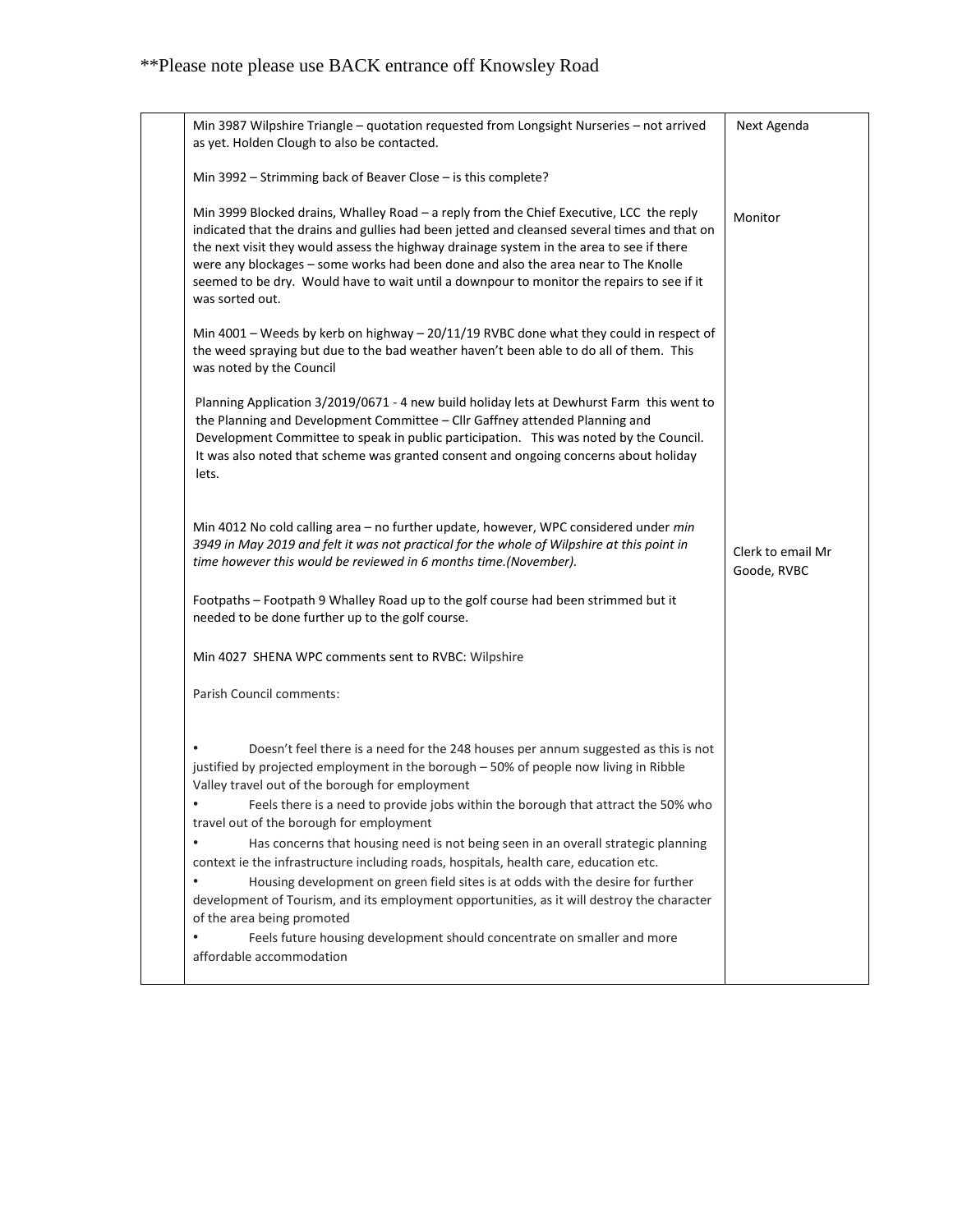|      | Min 4028 - footpath policy - on this agenda item 22. Footpath gate catch Tippings Barn -<br>reported by Cllr Gaffney - suggestion if not fixed in reasonable time then ask Mr Walton.<br>Next Agenda for updare                                                                                                                                                                        | Next Agenda                                        |
|------|----------------------------------------------------------------------------------------------------------------------------------------------------------------------------------------------------------------------------------------------------------------------------------------------------------------------------------------------------------------------------------------|----------------------------------------------------|
|      | Conifers obscuring footpath sign A666 - Cllr Gaffney has asked lengthsman to cut them back<br>- outstanding                                                                                                                                                                                                                                                                            | Outstanding works<br>(lengthsman) - next<br>agenda |
|      | Footpath sign back Sunnyside Avenue/Whalley Road - clearance around it - still<br>outstanding - lengthsman to clear - outstanding                                                                                                                                                                                                                                                      |                                                    |
|      | Min 4029 Brownhill Roundabout - problems with road markings. Nov 2019 - clerk has<br>emailed Blackburn with Darwen re the lane marking arrows leading to the traffic lights ie<br>right lane should have straight ahead and right arrow on not just right arrow. Awaiting                                                                                                              | Clerk to chase up reply<br>and next agenda         |
|      | response.                                                                                                                                                                                                                                                                                                                                                                              | Clerk to report to BT                              |
|      | Min 4030 - BT Phone box Whalley Road - side panel is missing                                                                                                                                                                                                                                                                                                                           |                                                    |
| 4039 | PLANNING APPLICATIONS SINCE THE LAST MEETING                                                                                                                                                                                                                                                                                                                                           |                                                    |
|      | 3/2019/0917 first floor extension to the side at 1 Hollies Road Wilpshire Wpc - no<br>objection                                                                                                                                                                                                                                                                                        |                                                    |
|      | 3/2019/0925 fence and gate at Roundhay, 69 Whalley Road, Wilpshire<br>WPC objects as the proposed fence would have an adverse effect on the street scene. It is<br>out of character with the whole of Anderson Road and, because of the slope, will be 7ft high                                                                                                                        |                                                    |
|      | in numerous parts being almost as high as the garage door.                                                                                                                                                                                                                                                                                                                             |                                                    |
|      | 3/2019/0950 Change of Use of ground floor room to a dog grooming salon at 42 Durham<br>Road Wilpshire<br>Should planning permission be granted WPC would like the same conditions                                                                                                                                                                                                      |                                                    |
|      | attached as per the temporary permission granted.                                                                                                                                                                                                                                                                                                                                      |                                                    |
|      | 3/2019/1029 Proposed two-storey extension to rear, re-design of floor plan and all<br>associated works at Glenroy 65 Whalley Road Wilpshire<br>Plans were inconsistent re windows to adjoining neighbour. If there was to be such a<br>window(s) then request obscure glazing.                                                                                                         |                                                    |
|      | WPC - No objections on provision that any windows are obscure glaze                                                                                                                                                                                                                                                                                                                    |                                                    |
| 4040 | Meetings attended by Councillors                                                                                                                                                                                                                                                                                                                                                       |                                                    |
|      | Salesbury Memorial Hall Committee - 19 November - Cllr Ward<br>A request for a £250 donation to works re disabled facilities would be sent to the PC                                                                                                                                                                                                                                   |                                                    |
|      | LALC - Cllr Gaffney attended the meeting and advised them about the holiday let situation                                                                                                                                                                                                                                                                                              |                                                    |
|      | and to monitor it to make sure it was used for the purposed it had been built for.<br>Footpaths - complaints re LCC not doing things like cleaning signs.                                                                                                                                                                                                                              |                                                    |
|      | PCL - 21 November 2019 - Cllr Bremner - attended the PCL meeting she advised that a                                                                                                                                                                                                                                                                                                    |                                                    |
|      | presentation had been done by Homewise which is a charity who provide advice on small<br>jobs/work for people on benefits etc. The main message was that the charity is still<br>operating although LCC funding is being cut in March 2020. They stress that help, advice<br>and cheap mobility aids are available to all with some extra free help available to those on<br>benefits. |                                                    |
|      | Website regulations. New EU regulations apply in Sept 2020. Some help and advice to be<br>given by RVBC. Clerk to check compliance of our website.                                                                                                                                                                                                                                     |                                                    |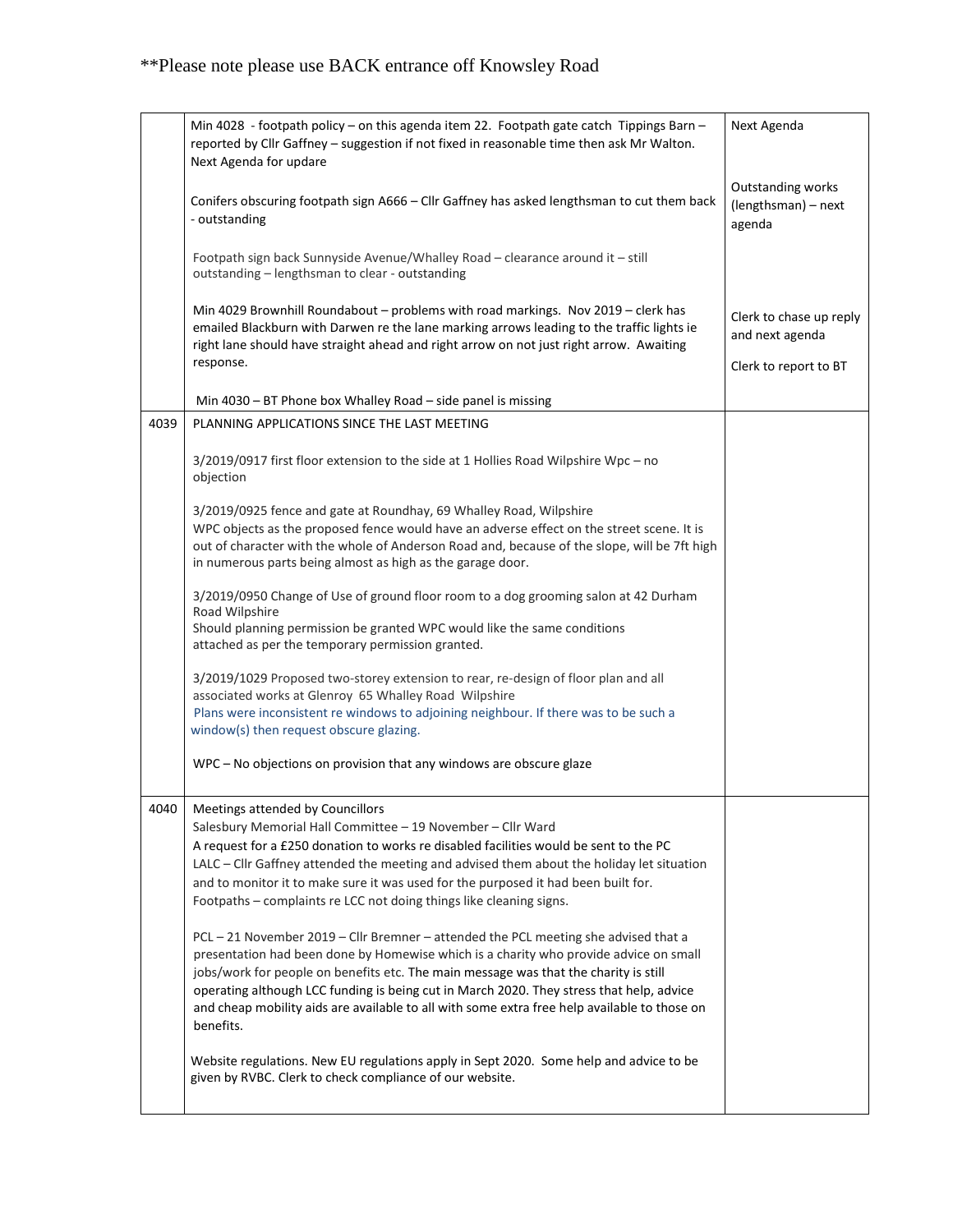|      | Information requested re substance abuse in the area.                                                                                                                                                                                                                                                                                                                                                                                                                                                                                                                                                                                             | Next Agenda                                                 |
|------|---------------------------------------------------------------------------------------------------------------------------------------------------------------------------------------------------------------------------------------------------------------------------------------------------------------------------------------------------------------------------------------------------------------------------------------------------------------------------------------------------------------------------------------------------------------------------------------------------------------------------------------------------|-------------------------------------------------------------|
|      | There was an election update and results were expected around 3am.<br>RVBC/Police/others - trying to nip substance abuse in the bud. Need to be informed of<br>local concerns ie encourage local people to report problems. A couple of sites were<br>discussed and these would be reported to RVBC PCL liaison officer                                                                                                                                                                                                                                                                                                                           | Clerk to email RVBC<br>with information<br>gathered to date |
| 4041 | Items for the website<br>Recycling of plastics - recent change - RVBC<br>Homewise - Cllr Bremner would send details to the clerk                                                                                                                                                                                                                                                                                                                                                                                                                                                                                                                  | Clerk<br>Cllr Bremner & Clerk                               |
| 4042 | Accounts for approval<br>L Lund November salary £470.40 - tax £94.08 = £376.32 cheque 102044<br>L Lund December salary £470.40 = tax £94.08 = £376.32 cheque 102044<br>HMRC £188.16 cheque 102045<br>C Walton October C0003516 £480.90 cheque 102046<br>J Omerod £20.00 Remembrance Wreath cheque 102047<br>P Mollart £850.00 works to Woodcrest Walkway cheque 102048<br>W Robinson £460.56 stone for path works cheque 102049<br>Robert Tomlinson £109.00 erection of trees and 2 brackets cheque<br>102051<br>Mill House Nurseries £90.00 - Christmas trees cheque 102050<br>Gary Walton - £392.40 work to DRPA (2018)<br>Approved for payment |                                                             |
|      | Proposed Cllr Gaffney seconded Cllr Bremner                                                                                                                                                                                                                                                                                                                                                                                                                                                                                                                                                                                                       |                                                             |
| 4043 | Standing Orders draft for discussion - some amendments were discussed - Clerk to keep<br>amended copy and next agenda for further discussion                                                                                                                                                                                                                                                                                                                                                                                                                                                                                                      | Next Agenda                                                 |
| 4044 | 75 <sup>th</sup> Anniversary VE Day 2020 - Salesbury Memorial Hall are planning an event and invite<br>neighbouring parishes to join them. Salesbury Memorial Hall committee will send more<br>details when it is available. - Noted                                                                                                                                                                                                                                                                                                                                                                                                              |                                                             |
| 4045 | Precept and Budget for 2020/2021 Bank<br>reconciliation to 23/10/19<br>Following discussion Cllr Gaffney proposed<br>that the Precept be increased by 5% £18350<br>for 2020/2021 this was seconded by Cllr<br>Williams.<br>The decision was a majority vote but not<br>unanimous                                                                                                                                                                                                                                                                                                                                                                  | Clerk to forward<br>Precept request to<br><b>RVBC</b>       |
| 4046 | TWF Traffic Control systems - Community Speed Watch initiative - Cllr Foote had had<br>further discussions with the company and reported his concerns about mobility, battery<br>charging and storage. A fixed one was suggested but no local councils could be given as<br>examples. Cllr Foote concluded that that it wouldn't work for Wilpshire. Cllr Bremner<br>suggested that Council abandon this but put pressure on police to continue with their efforts<br>re speed control. PCSO Pemberton to be invited to the next meeting to discuss issues<br>including, drugs, parked cars, speeding.                                            | PCSO to be invited to<br>the January 2020<br>meeting.       |
| 4047 | Wilpshire Triangle - Longsight Nurseries contacted to give a quotation for the triangle - the<br>quotation hadn't arrived and following discussion it was decided to also contact Holden<br>Clough.                                                                                                                                                                                                                                                                                                                                                                                                                                               | Clerk to follow up<br>Next Agenda                           |
| 4048 | Items 14 & 22 considered together                                                                                                                                                                                                                                                                                                                                                                                                                                                                                                                                                                                                                 | Clerk to contact LCC re<br>ditch clearance on               |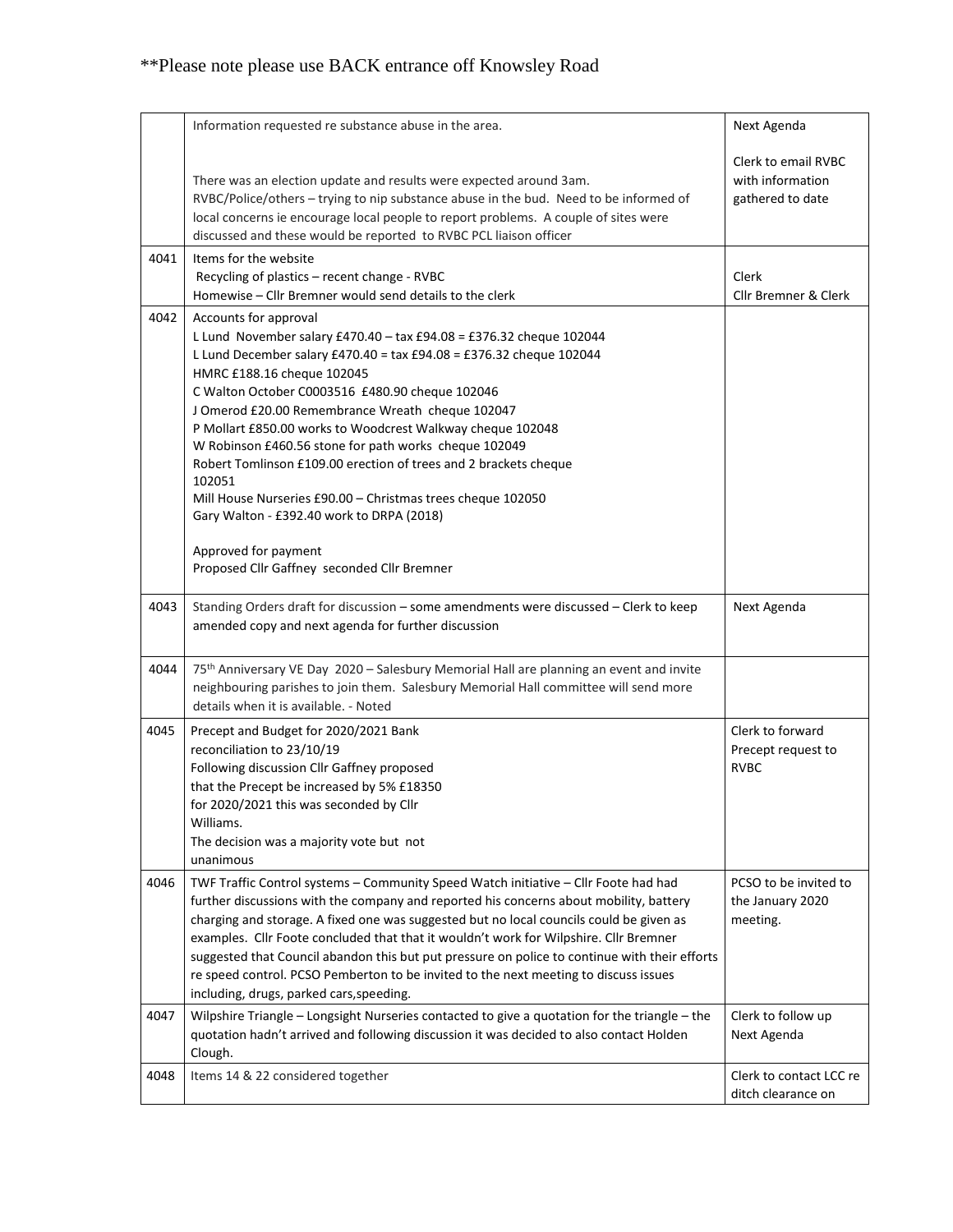|      | Vicarage Lane Bridlepath - water control - a resident had contacted Cllr Gaffney about the<br>possibility of the lengthsman digging out the ditches along the bridleway in respect of water<br>control. Cllr Bremner felt that the lengthsman was being used for some jobs which should<br>be done privately. Cllr Gaffney said that LCC also used their contractor to strim some paths<br>and the parish council was also given £250 peer annum to use on public footpaths maybe<br>the lengthsman could be given a certain amount of hours per year?. Bridleways were a local<br>authority responsibility and parishes could help to maintain paths/bridleways. Cllr Schofield<br>advised that LCC would contact householders of overgrown or hedges that were obstructing<br>paths or signs, and if not done would do the work themselves and send the bill.<br>There needed to be a consistent approach. | Vicarage Lane<br>bridleway to prevent<br>flooding on the<br>bridleway |
|------|--------------------------------------------------------------------------------------------------------------------------------------------------------------------------------------------------------------------------------------------------------------------------------------------------------------------------------------------------------------------------------------------------------------------------------------------------------------------------------------------------------------------------------------------------------------------------------------------------------------------------------------------------------------------------------------------------------------------------------------------------------------------------------------------------------------------------------------------------------------------------------------------------------------|-----------------------------------------------------------------------|
| 4049 | Durham Road Play Area -<br>DPRA Gate Hinge & bill - Cllr Gaffney has contacted lengthsman re invoice<br>٠                                                                                                                                                                                                                                                                                                                                                                                                                                                                                                                                                                                                                                                                                                                                                                                                    |                                                                       |
|      | future planning for toddler area - Next Agenda                                                                                                                                                                                                                                                                                                                                                                                                                                                                                                                                                                                                                                                                                                                                                                                                                                                               | Next Agenda                                                           |
|      | informal tree inspection – inspected Cllr Bremner $29/11/19$ – OK but raspberry<br>٠                                                                                                                                                                                                                                                                                                                                                                                                                                                                                                                                                                                                                                                                                                                                                                                                                         | Lengthsman - cut back<br>raspberry canes and                          |
|      | canes and brambles need to be cut back<br>painting as per min 3990 - done to the problem areas                                                                                                                                                                                                                                                                                                                                                                                                                                                                                                                                                                                                                                                                                                                                                                                                               | brambles, and put in                                                  |
|      | spring on the gate is done<br>٠                                                                                                                                                                                                                                                                                                                                                                                                                                                                                                                                                                                                                                                                                                                                                                                                                                                                              | another post                                                          |
|      | another post required to ensure that the grass is maintained at the agreed width                                                                                                                                                                                                                                                                                                                                                                                                                                                                                                                                                                                                                                                                                                                                                                                                                             |                                                                       |
| 4050 | Newsletter                                                                                                                                                                                                                                                                                                                                                                                                                                                                                                                                                                                                                                                                                                                                                                                                                                                                                                   |                                                                       |
|      | Clerk to send out emails for articles from community groups etc - chairman                                                                                                                                                                                                                                                                                                                                                                                                                                                                                                                                                                                                                                                                                                                                                                                                                                   |                                                                       |
|      | to give Clerk his list                                                                                                                                                                                                                                                                                                                                                                                                                                                                                                                                                                                                                                                                                                                                                                                                                                                                                       |                                                                       |
|      | Cllr Bremner - listings from businesses                                                                                                                                                                                                                                                                                                                                                                                                                                                                                                                                                                                                                                                                                                                                                                                                                                                                      |                                                                       |
| 4051 | <b>County Councillor updates</b>                                                                                                                                                                                                                                                                                                                                                                                                                                                                                                                                                                                                                                                                                                                                                                                                                                                                             |                                                                       |
|      | Knowsley Road residents are concerned re speeding. Cllr Schofield is able to request 7 day<br>survey or speed check. Has suggested that residents take registration numbers.                                                                                                                                                                                                                                                                                                                                                                                                                                                                                                                                                                                                                                                                                                                                 |                                                                       |
|      | New bus service leaflets were distributed                                                                                                                                                                                                                                                                                                                                                                                                                                                                                                                                                                                                                                                                                                                                                                                                                                                                    |                                                                       |
|      | Water sorted Whalley Road near The Knolle                                                                                                                                                                                                                                                                                                                                                                                                                                                                                                                                                                                                                                                                                                                                                                                                                                                                    |                                                                       |
| 4052 | To agree policy to maintain footpaths in Wilpshire - needed to be specific ie                                                                                                                                                                                                                                                                                                                                                                                                                                                                                                                                                                                                                                                                                                                                                                                                                                | Next Agenda                                                           |
|      | Wilpshire Parish Council will maintain<br>Wilpshire Parish Council will not maintain private hedges etc                                                                                                                                                                                                                                                                                                                                                                                                                                                                                                                                                                                                                                                                                                                                                                                                      |                                                                       |
| 4053 | RVBC notification that the HED DPD has now formally been adopted and can be viewed on<br>the council's website www.ribblevalley.gov.uk - noted                                                                                                                                                                                                                                                                                                                                                                                                                                                                                                                                                                                                                                                                                                                                                               |                                                                       |
| 4054 | Repair to Bench York Rd/Parsonage Rd - plinth damaged quotation requested from Mandy<br>to fix bench - authorised to spend £50 - £100                                                                                                                                                                                                                                                                                                                                                                                                                                                                                                                                                                                                                                                                                                                                                                        | Cllr Ward                                                             |
| 4055 | Bridleway Vicarage Lane - Cllr Gaffney has had requests from residents to ask if lengthsman<br>could be used to clear the ditches at the sides of bridleway - already discussed Min 4047                                                                                                                                                                                                                                                                                                                                                                                                                                                                                                                                                                                                                                                                                                                     |                                                                       |